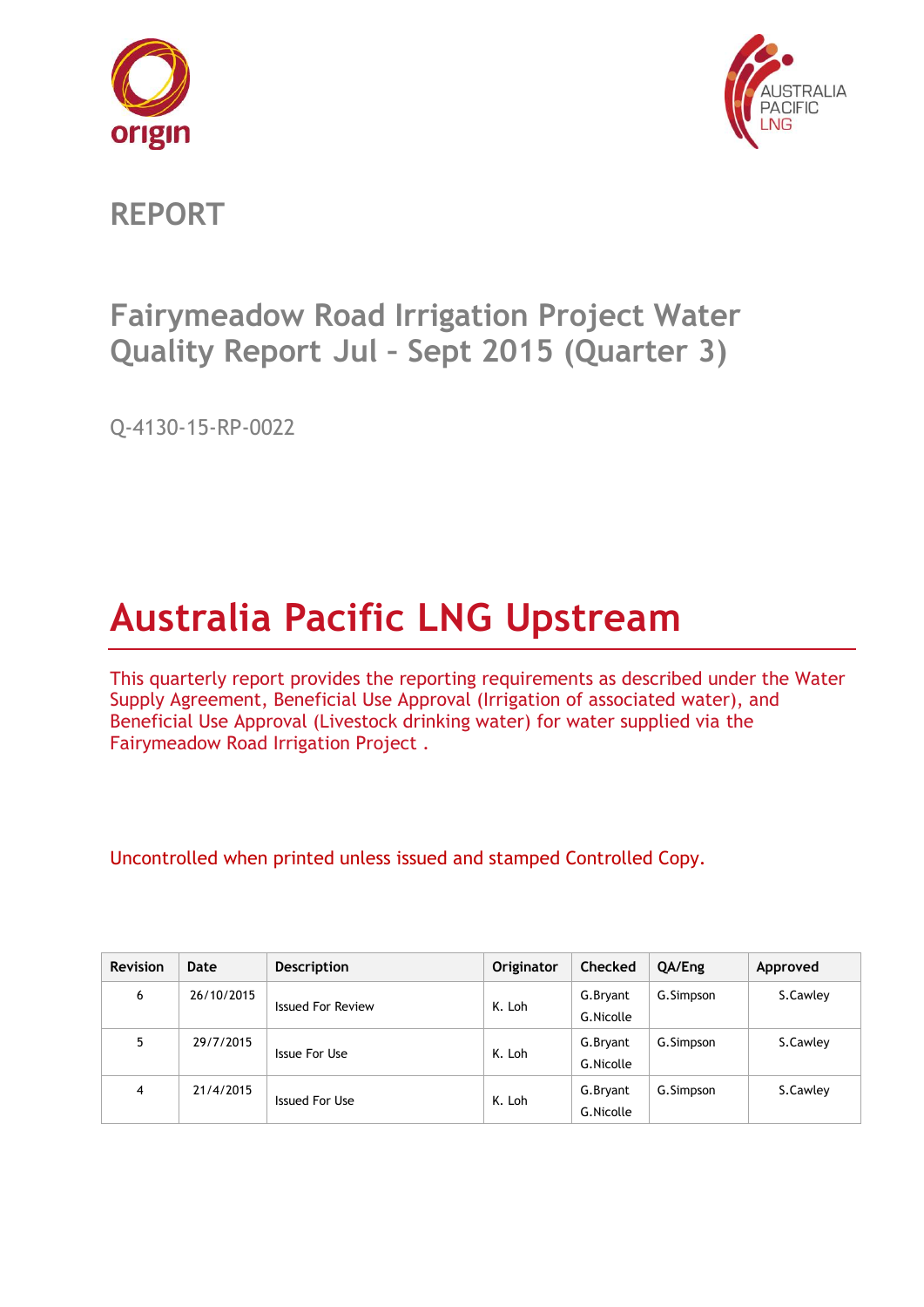### **Release Notice**

This document is available through the Australia Pacific LNG Upstream Phase 1 Project controlled document system TeamBinder™. The responsibility for ensuring that printed copies remain valid rests with the user. Once printed, this is an uncontrolled document unless issued and stamped Controlled Copy.

Third-party issue can be requested via the Australia Pacific LNG Upstream Project Document Control Group.

#### **Document Conventions**

The following terms in this document apply:

- **Will**, **shall** or **must** indicate a mandatory course of action
- **Should** indicates a recommended course of action
- **May** or **can** indicate a possible course of action.

#### **Document Custodian**

The custodian of this document is the Australia Pacific Upstream Project – Environmental Compliance Manager. The custodian is responsible for maintaining and controlling changes (additions and modifications) to this document and ensuring the stakeholders validate any changes made to this document.

### **Deviations from Document**

Any deviation from this document must be approved by the Australia Pacific Upstream Project – Environmental Compliance Manager.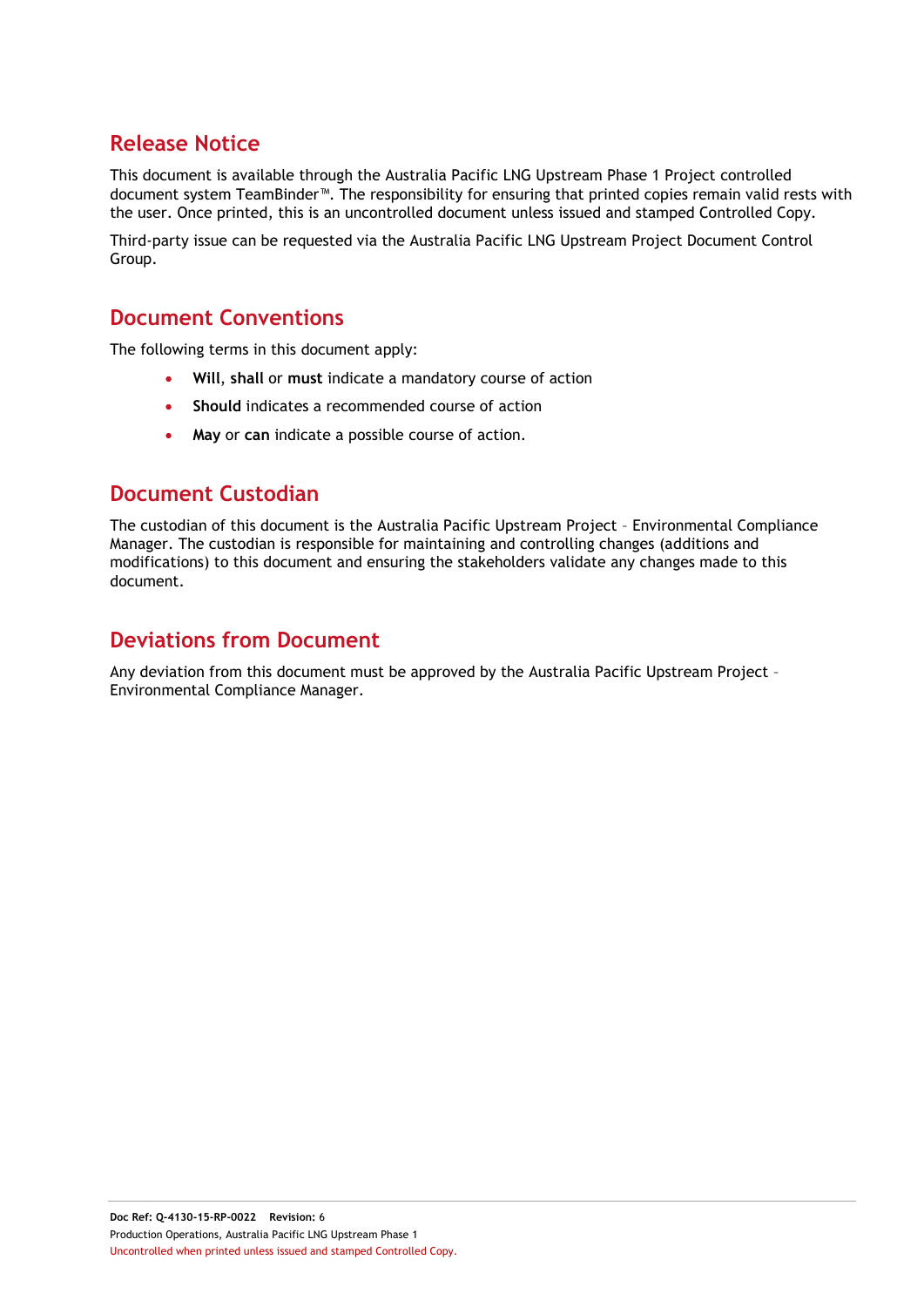# **Table of Contents**

## **List of Tables**

| Table 2: FRIP Water Quality Report for Quarter 3 2015 at Sample Point 4120-2 ex Talinga WTF 6   |  |
|-------------------------------------------------------------------------------------------------|--|
| Table 3: FRIP Water Quality Report for Quarter 3 2015 at Sample Point 4520-2 ex Condabri WTF  8 |  |

# **List of Figures**

|--|--|--|--|--|--|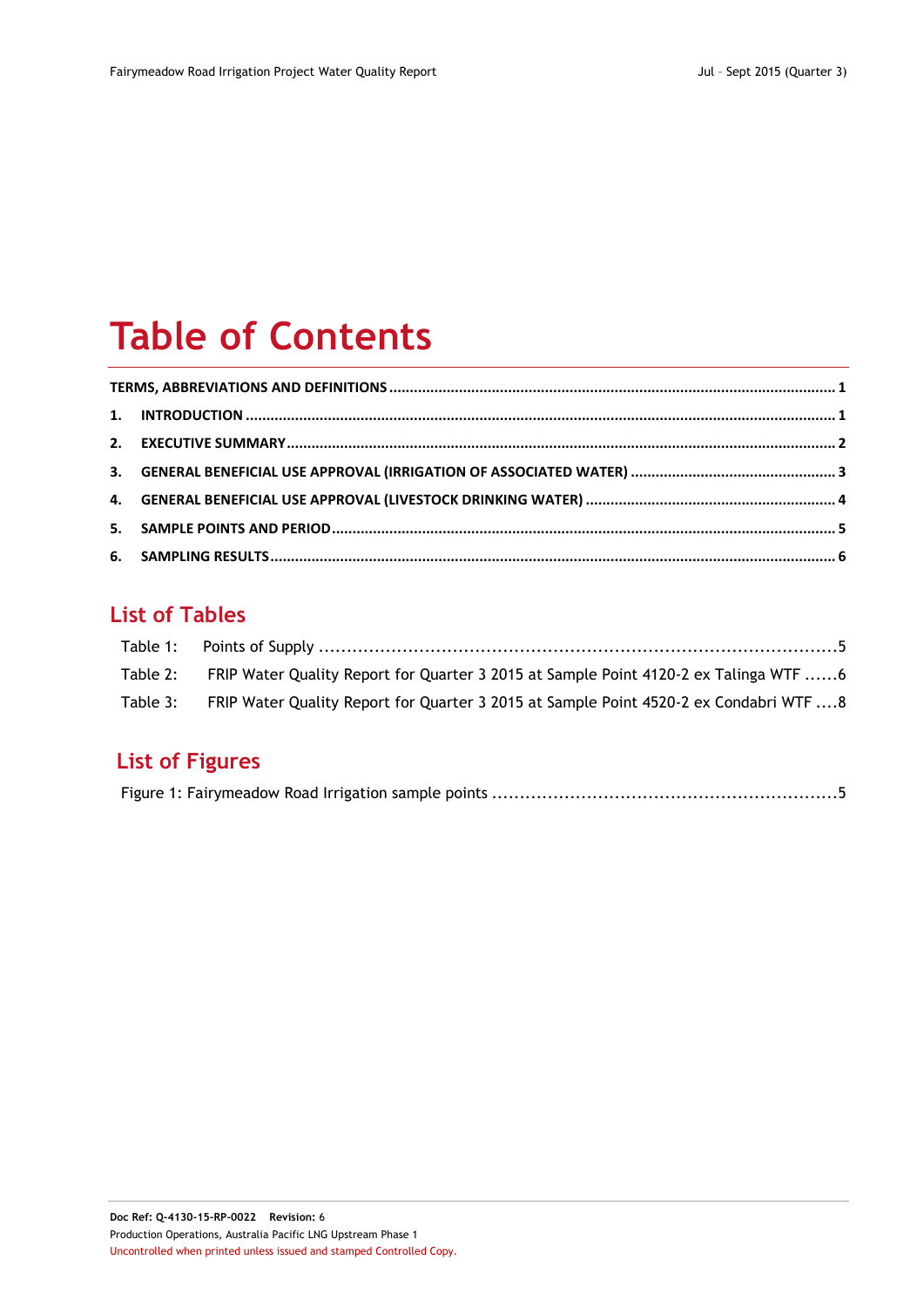# <span id="page-3-0"></span>**Terms, Abbreviations and Definitions**

| Term/Abbreviation                              | Definition                                                                                                                                             |
|------------------------------------------------|--------------------------------------------------------------------------------------------------------------------------------------------------------|
| <b>Australia Pacific LNG</b>                   | Australia Pacific LNG Pty Limited                                                                                                                      |
| <b>BUA</b>                                     | Beneficial use approval                                                                                                                                |
| CSG.                                           | Coal seam gas                                                                                                                                          |
| CSG water                                      | Refers to all CSG water streams, including untreated and treated CSG water                                                                             |
| <b>DEHP</b>                                    | Department of Environment and Heritage Protection (formerly part of DERM)                                                                              |
| <b>Fairymeadow Road</b><br>Irrigation pipeline | Refers to the distribution water pipeline which will transfer treated CSG water, in<br>either direction, between the Monreagh dam and the Condabri WTF |
| Monreagh dam                                   | Refers to the irrigation storage dam of operating capacity 1873 ML treated water<br>storage located on the Monreagh property                           |
| Supplier                                       | Australia Pacific LNG                                                                                                                                  |
| <b>Treated CSG water</b>                       | CSG water stream that has been treated to a quality such that it is suitable for its<br>end use                                                        |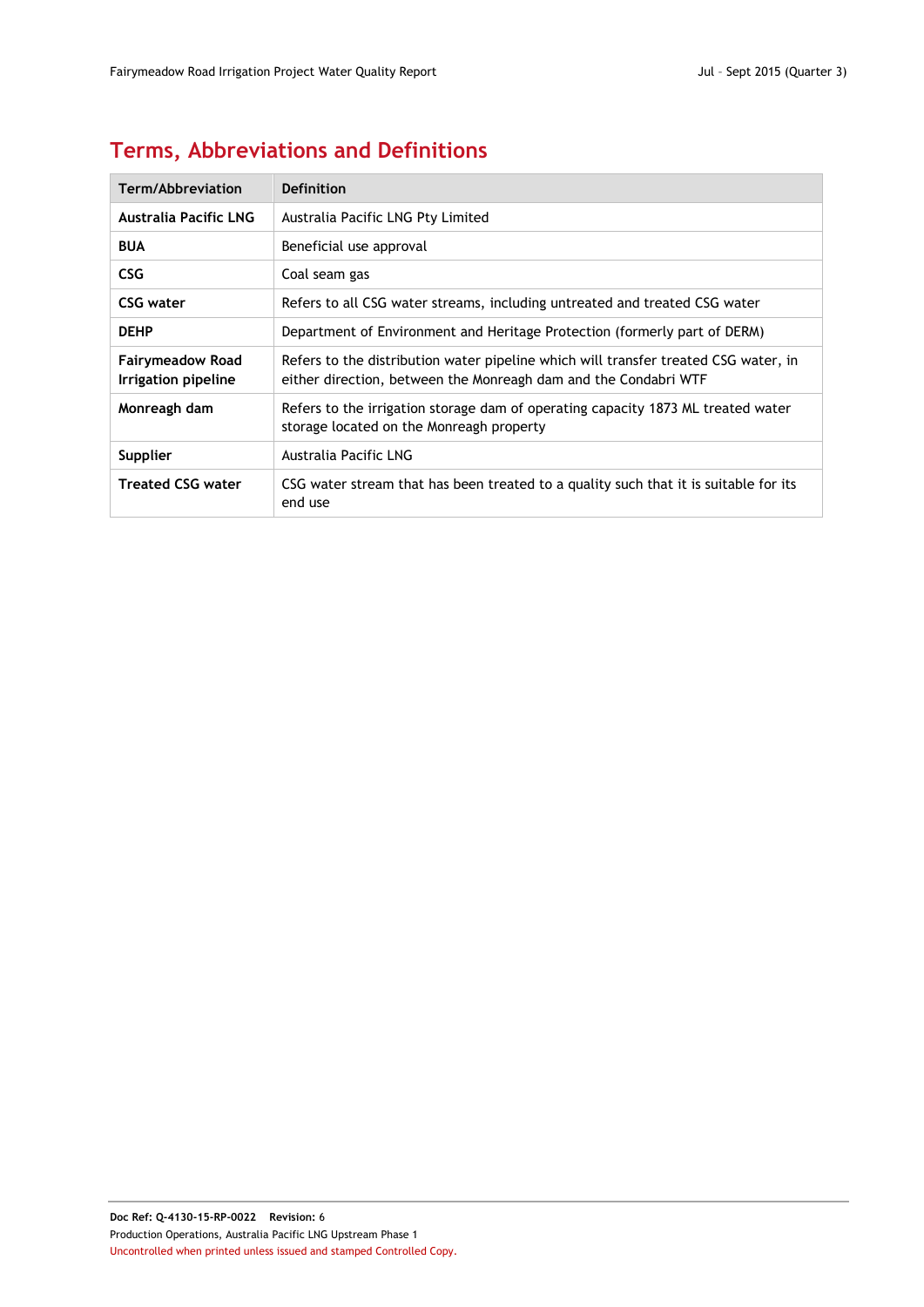#### <span id="page-4-0"></span>**1. Introduction**

Australia Pacific LNG Pty Limited (Australia Pacific LNG) is a coal seam gas (CSG) to liquefied natural gas (LNG) joint venture between Origin Energy, Conoco Phillips and the Sinopec Group. The Australia Pacific LNG project proposes to supply CSG from the Walloons gas fields in south central Queensland to an LNG plant located on Curtis Island, near Gladstone, on the central Queensland coast.

To produce gas from a coal seam, the CSG water in the reservoir must first be withdrawn using a lift pump installed in the gas well. Flow from the gas well is separated into water and gas, from which the CSG water is distributed to a Water Treatment Facility (WTF). Water supplied to the Fairymeadow Road Irrigation Project (FRIP) is sourced from two WTFs – the Talinga WTF, and the Condabri WTF.

In supplying water to landholders via the FRIP, Australia Pacific LNG is obliged to comply with the following instruments:

- Water Supply Agreements (WSAs),
- General Beneficial Use Approval Irrigation of associated water (the Irrigation General BUA) issued by (DEHP) in December 2013; and
- The General Beneficial Use Approval Associated water (including coal seam gas water), otherwise known as Stock General BUA issued by DEHP in May 2014.

The *Stock General BUA* still requires domestic, stock, stock intensive drinking water and water for incidental land management activities to be compliant with the requirements of the ANZECC guidelines Tables 4.3.1 – 4.3.3 inclusive.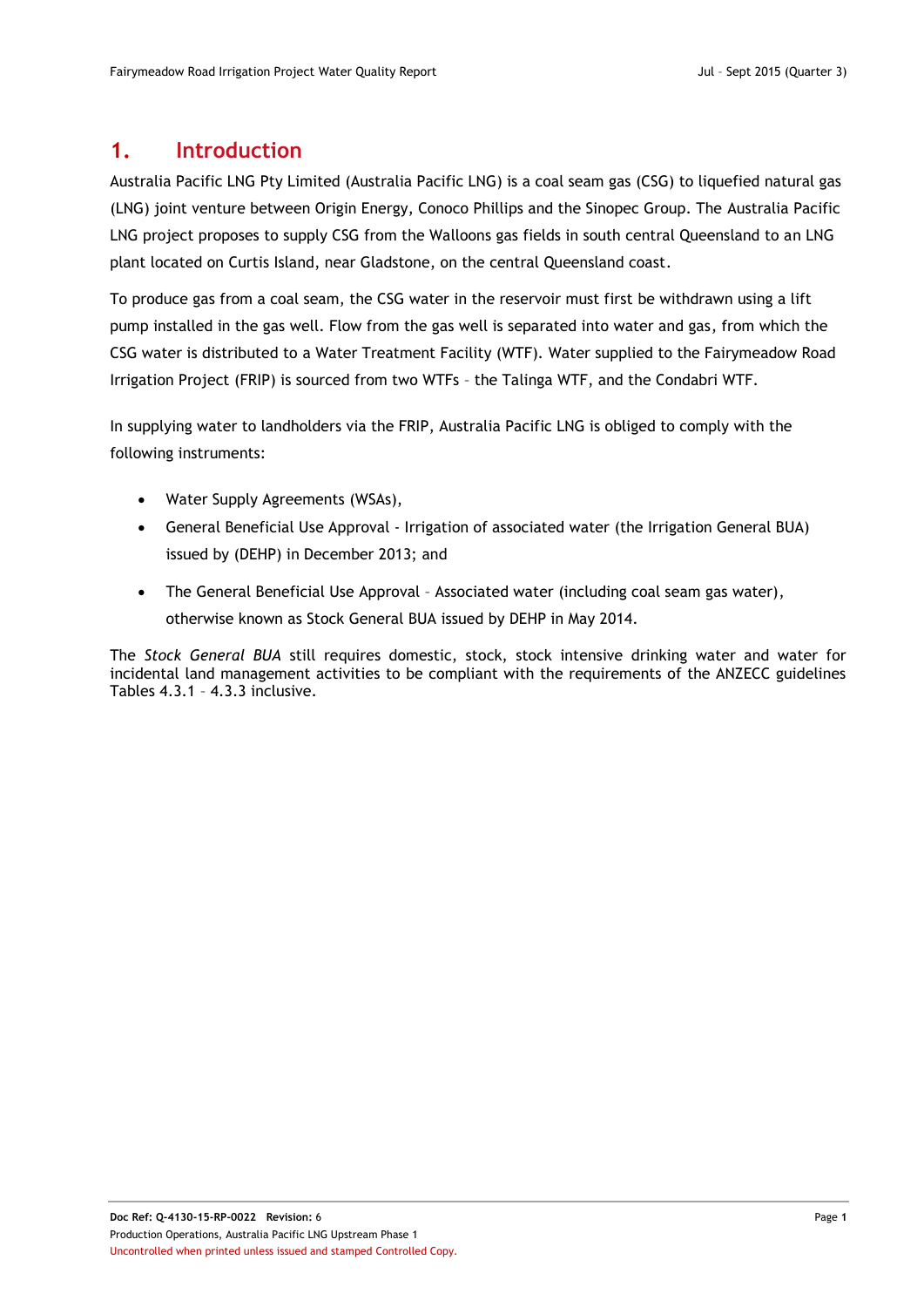#### <span id="page-5-0"></span>**2. Executive Summary**

This Quarter 3 report covers sampling from July 2015 to end September 2015 i.e. third quarter of 2015.

#### **Water Quality Ex- Talinga WTF (Sample Point 4120-2)**

35 water quality parameters including radionuclides were sampled [\(Table 2\)](#page-9-1). None of the 35 parameters exceeded any of the specified irrigation or stock drinking water limits stated within the WSA and the BUAs (refer Section [6\)](#page-9-0).

#### **Water Quality Ex- Condabri WTF (Sample Point 4520-4)**

35 water quality parameters including radionuclides were sampled [\(Table 3\)](#page-11-0). None of the 35 parameters exceeded any of the specified irrigation or stock drinking water limits stated within the WSA and the BUAs (refer Section [6\)](#page-9-0).

#### **Additional Information**

- 1. Laboratory testing of radionuclides in water samples take approximately 4 to 6 weeks. This waiting time contributes to the publication date of these quarterly reports.
- 2. The tests for radionuclides at both Talinga and Condabri WTFs were originally conducted monthly. However, as three consecutive samples showed less than 50% of the Stock BUA water quality limits, radionuclide tests are now conducted on a 6-monthly basis<sup>1</sup>.

 $\overline{a}$ 

 $<sup>1</sup>$  as stated in the FRIP Quality Report 2014 Quarter 2</sup>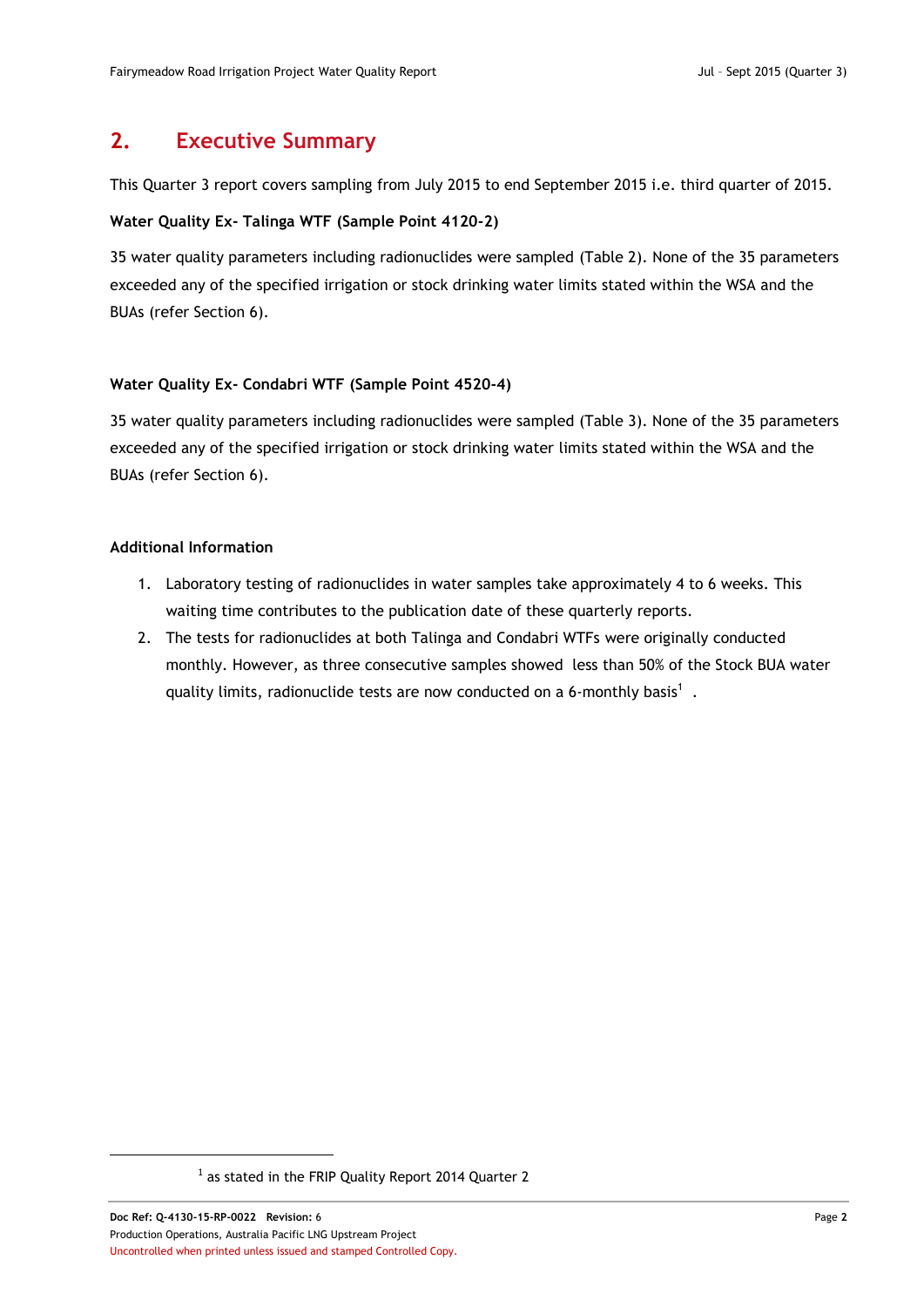#### <span id="page-6-0"></span>**3. General Beneficial Use Approval (Irrigation of Associated Water)**

Further to the WSA, the Department of Environment and Heritage Protection (DEHP) issued the standards expected for the irrigation of CSG water via the Irrigation General BUA in December 2013. DEHP has designed these standards to ensure that the irrigation of CSG water carries no greater risk than what is acceptable for any other irrigation scheme.

The Irrigation General BUA can be accessed at

[http://www.ehp.qld.gov.au/management/non-mining/documents/general-bua-irrigation-of-associated](http://www.ehp.qld.gov.au/management/non-mining/documents/general-bua-irrigation-of-associated-water.pdf)[water.pdf](http://www.ehp.qld.gov.au/management/non-mining/documents/general-bua-irrigation-of-associated-water.pdf)

The BUA monitoring requires at a minimum:

- fortnightly sampling for SAR, pH and EC; and
- initially monthly for other parameters, and then six-monthly after three consecutive detects which is less than 50 per cent of the water quality parameters listed in the BUA Appendix 1.

Water quality results for the Quarter 3 of 2015 are attached in Section 7. **All** water quality results sampled were compliant with the Irrigation General BUA. Section [2](#page-5-0) discusses these results.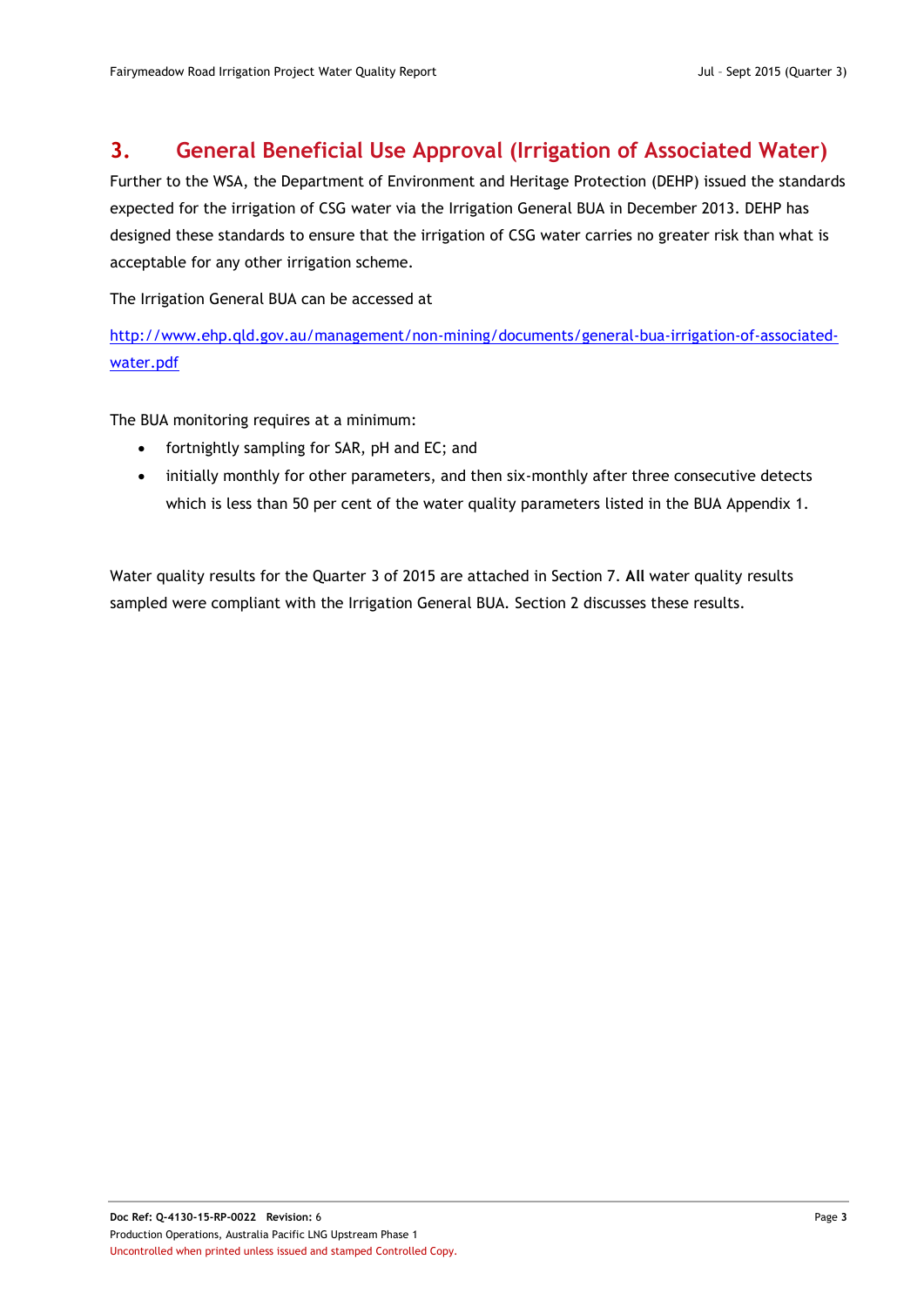### <span id="page-7-0"></span>**4. General Beneficial use Approval (Livestock Drinking Water)**

DEHP has detailed the standards expected for a range of other beneficial uses of CSG water, including livestock watering. These standards were designed to ensure that CSG water is appropriately conditioned for the purpose authorised.

The Stock General BUA can be accessed at

<http://www.ehp.qld.gov.au/management/non-mining/documents/general-bua.pdf>

Water quality results for the Quarter 3 of 2015 are attached in Section 7. **All** water quality results sampled were compliant with the Stock General BUA. Section [2](#page-5-0) discusses these results.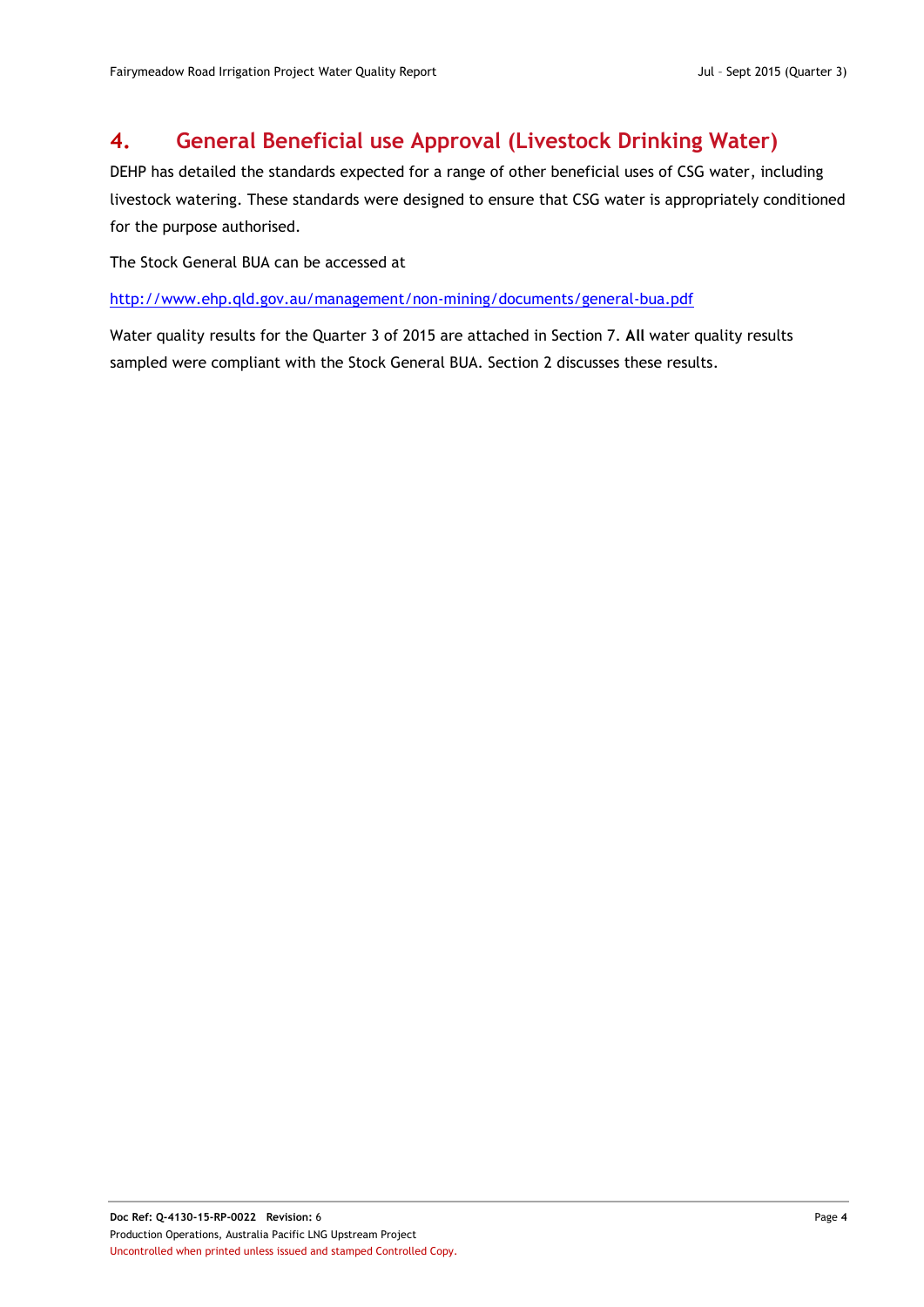## <span id="page-8-0"></span>**5. Sample Points and Period**



**Figure 1: Fairymeadow Road Irrigation sample points**

<span id="page-8-2"></span>As the Scheme Operator, Australia Pacific LNG monitors the quality of the Resource entering the Scheme at two (2) Points of Supply as shown in [Figure 1.](#page-8-2) Their locations are described in [Table 1.](#page-8-1)

#### <span id="page-8-1"></span>**Table 1: Points of Supply**

| <b>Point of Supply Sample point No.</b> | <b>Description</b>         | Longitude        | Latitude                  |
|-----------------------------------------|----------------------------|------------------|---------------------------|
| 4520-4                                  | Downstream of Condabri WTF | 150°11'26.53830" | $-26^{\circ}48'11.33383"$ |
| 4120-2                                  | Downstream of Talinga WTF  | 150°20'52.37844" | -26°45'14.95502"          |

The water sampling results in this report are from:

- Talinga sample point 4120-2 between July 2015 to September 2015; and
- Condabri sample point 4520-4 for the same period.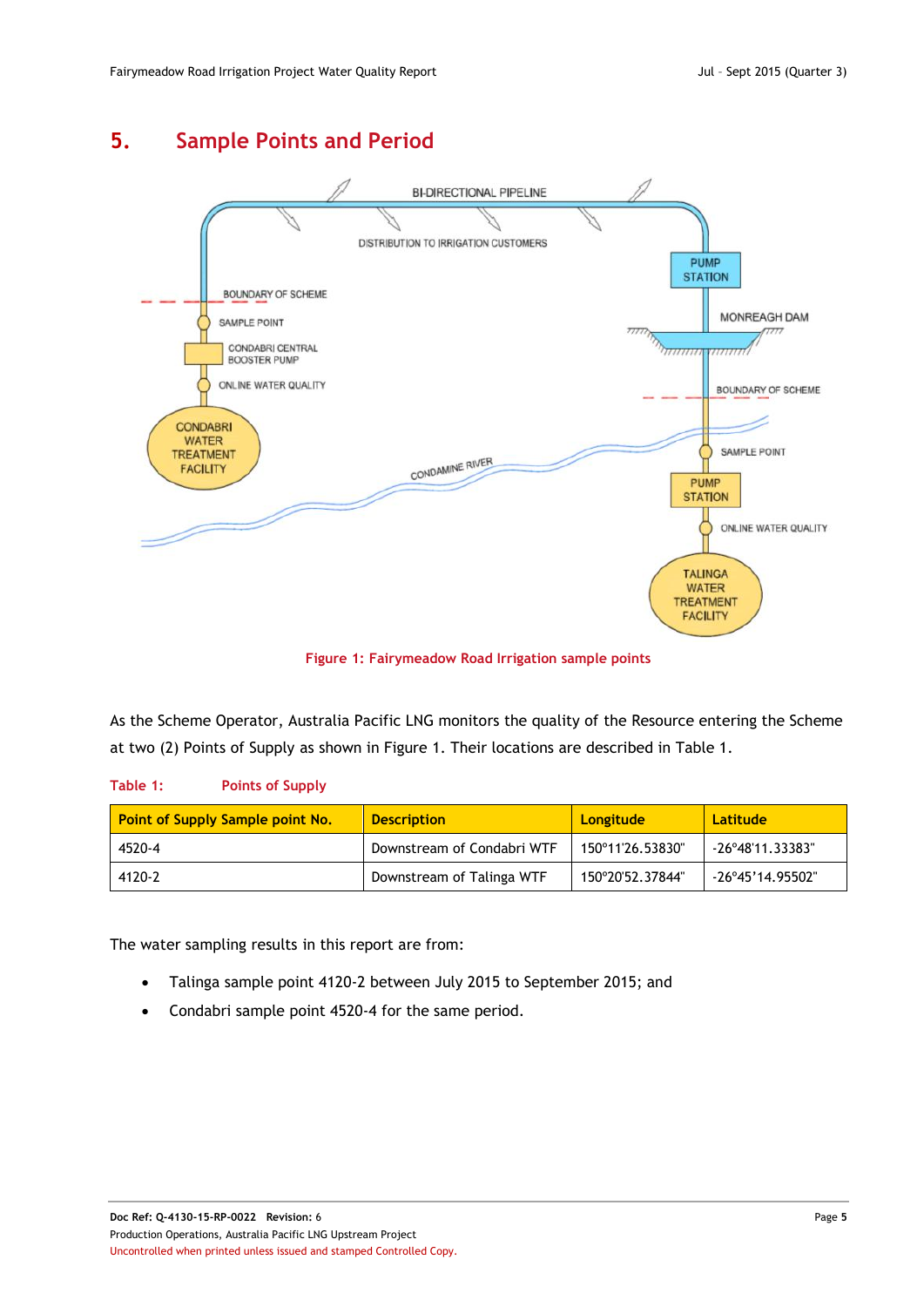## **6. Sampling Results**

#### **Table 2: FRIP Water Quality Report for Quarter 3 2015 at Sample Point 4120-2 ex Talinga WTF**

<span id="page-9-0"></span>

| Sample Point 4120-2            |                          |                                              |                               |                          |                                     |                                                    | Monitoring Results for the Quarter 3 Reporting Period |                                   |                                |                  |                                                 |
|--------------------------------|--------------------------|----------------------------------------------|-------------------------------|--------------------------|-------------------------------------|----------------------------------------------------|-------------------------------------------------------|-----------------------------------|--------------------------------|------------------|-------------------------------------------------|
|                                | WSA Water Quality Limit  | <b>Irrigation BUA Water Quality</b><br>Limit | Stock BUA Water Quality Limit | Units                    | Total Number of<br>Taken<br>Samples | Parameter<br><b>Number</b><br>of Times<br>Detected | Minimum<br>Concentration<br>Detected                  | Maximum Detected<br>Concentration | Mean Detected<br>Concentration | ងូ<br>Percentile | (F-fornightly; M-monthly)<br>Sampling Frequency |
| рH                             | $6.0 - 8.5$              | $6.0 - 8.5$                                  | $\mathcal{L}$                 | $\overline{\phantom{a}}$ | 8                                   | 8                                                  | 7.1                                                   | 8.2                               | 7.8                            | 8.2              | F                                               |
| <b>Electrical Conductivity</b> | 1000                     | 950                                          | $\overline{\phantom{a}}$      | $\mu$ S/cm               | 8                                   | 8                                                  | 400                                                   | 470                               | 444                            | 470              | F                                               |
| Sodium Absorption Ratio        | 6                        | 6                                            | $\overline{\phantom{a}}$      | $\overline{\phantom{a}}$ | 8                                   | 8                                                  | 4                                                     | 6                                 | 4.9                            | 5.7              | F                                               |
| <b>Total Dissolved Solids</b>  |                          |                                              | 4000*                         | mg/L                     | 8                                   | 8                                                  | 210                                                   | 230                               | 225                            | 230              | F                                               |
| Aluminium                      | 5                        | 20                                           | 5                             | mg/L                     | 8                                   | $\theta$                                           |                                                       |                                   | Not Detected                   |                  | Μ                                               |
| Arsenic                        | 0.5                      | 2                                            | 0.5                           | $mg/L$                   | 8                                   | $\mathbf 0$                                        |                                                       |                                   | Not Detected                   |                  | Μ                                               |
| Boron                          | $\mathbf{1}$             | 1                                            | 5                             | mg/L                     | 8                                   | 8                                                  | 0.44                                                  | 0.53                              | 0.5                            | 0.53             | Μ                                               |
| Cadmium                        | 0.01                     | 0.05                                         | 0.01                          | mg/L                     | 8                                   | 0                                                  |                                                       |                                   | Not Detected                   |                  | Μ                                               |
| Calcium                        | 1000                     | $\overline{a}$                               | $\mathcal{L}_{\mathcal{A}}$   | mg/L                     | 8                                   | 8                                                  | 6.6                                                   | 9.9                               | 8.8                            | 9.8              | F                                               |
| Chloride                       | 175                      | $\overline{a}$                               | $\overline{\phantom{a}}$      | mg/L                     | 8                                   | 8                                                  | 68                                                    | 90                                | 81                             | 89               | F                                               |
| Chromium (VI)                  | 1                        | $\overline{a}$                               | ä,                            | mg/L                     | 8                                   | 0                                                  | Not Detected                                          |                                   |                                |                  | M                                               |
| Chromium (Total)               | $\overline{\phantom{a}}$ | 1                                            | 1                             | mg/L                     | 8                                   | 1                                                  | 0.001                                                 | 0.001                             | 0.001                          | 0.001            | M                                               |
| Cobalt                         | $\blacksquare$           | 0.1                                          | $\mathbf{1}$                  | mg/L                     | 8                                   | $\circ$                                            |                                                       |                                   | Not Detected                   |                  | M                                               |
| Copper                         | 0.4                      | 5                                            | $1^{\star}$                   | mg/L                     | 8                                   | 0                                                  |                                                       |                                   | Not Detected                   |                  | Μ                                               |
| Fluoride                       | 2                        | $\overline{c}$                               | 2                             | mg/L                     | 8                                   | 8                                                  | 0.14                                                  | 0.22                              | 0.18                           | 0.22             | Μ                                               |

<span id="page-9-1"></span>Uncontrolled when printed unless issued and stamped Controlled Copy.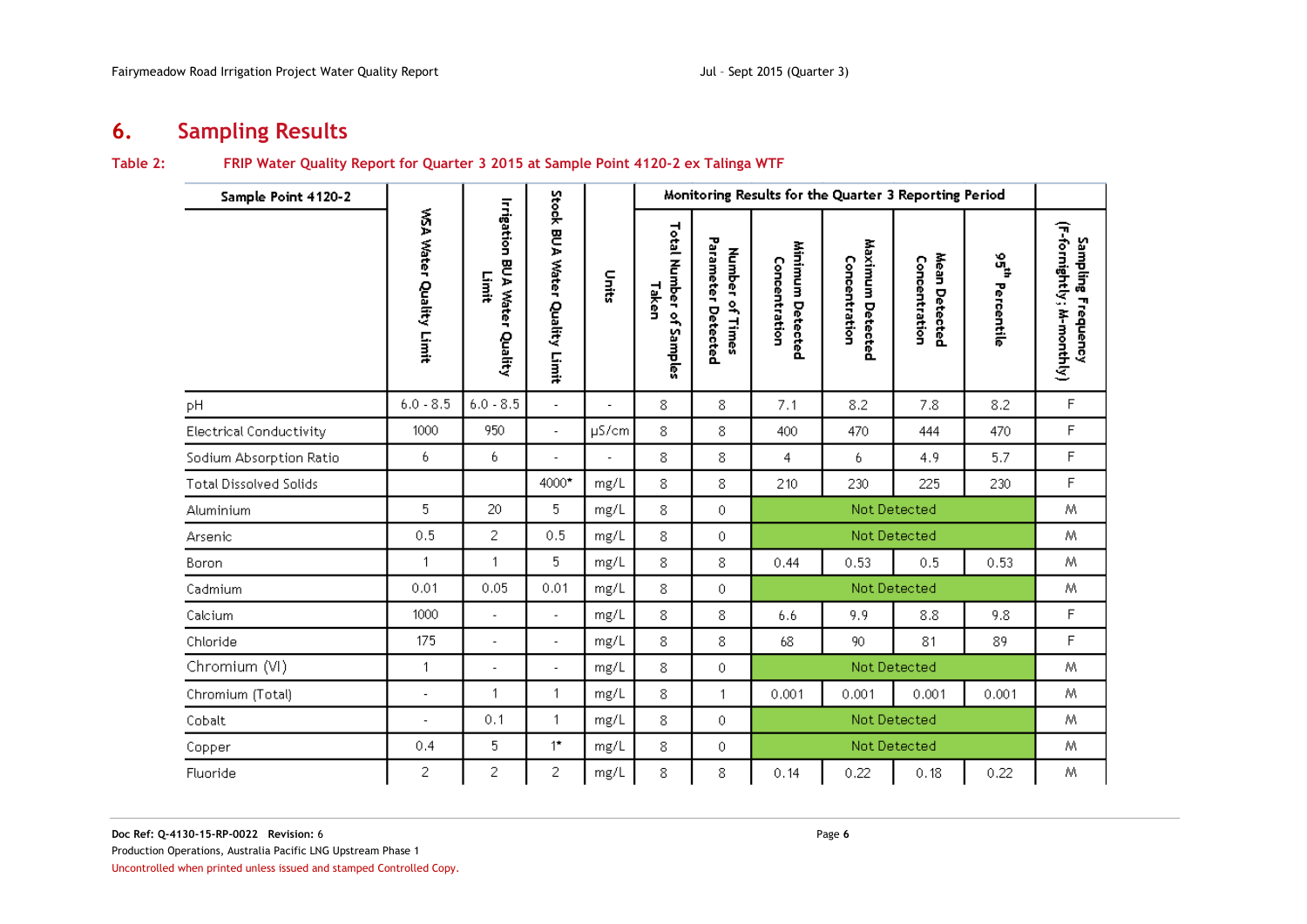| Sample Point 4120-2         |                          |                                              |                               |                   |                                  |                                       | Monitoring Results for the Quarter 3 Reporting Period |                                   |                                |                  |                                                 |
|-----------------------------|--------------------------|----------------------------------------------|-------------------------------|-------------------|----------------------------------|---------------------------------------|-------------------------------------------------------|-----------------------------------|--------------------------------|------------------|-------------------------------------------------|
|                             | WSA Water Quality Limit  | <b>Irrigation BUA Water Quality</b><br>Limit | Stock BUA Water Quality Limit | ى <del>ل</del> ىڭ | Total Number of Samples<br>Taken | Parameter Detected<br>Number of Times | Minimum Detected<br>Concentration                     | Maximum Detected<br>Concentration | Mean Detected<br>Concentration | ងូ<br>Percentile | (F-fornightly; M-monthly)<br>Sampling Frequency |
| Hardness as CaCO3           | 60                       | ÷,                                           | ä,                            | mg/L              | 8                                | 8                                     | 24                                                    | 49                                | 41                             | 48               | F                                               |
| Iron                        | 10                       | 10                                           |                               | mg/L              | 8                                | 8                                     | 0.006                                                 | 0.097                             | 0.049                          | 0.092            | W.                                              |
| Lead                        | 0.12                     | 5                                            | 0.1                           | mg/L              | 8                                | $\mathbf{1}$                          | 0.004                                                 | 0.004                             | 0.004                          | 0.004            | W.                                              |
| Lithium                     | 2.5                      | 2.5                                          | $\overline{\phantom{a}}$      | mg/L              | 8                                | 3                                     | 0.005                                                 | 0.007                             | 0.006                          | 0.007            | M                                               |
| Manganese                   | 10 <sup>°</sup>          | 10                                           |                               | mg/L              | 8                                | 5                                     | 0.001                                                 | 0.009                             | 0.003                          | 0.008            | M.                                              |
| Mercury                     | 0.002                    | 0.002                                        | 0.002                         | mg/L              | 8                                | $\mathbf 0$                           | Not Detected                                          |                                   |                                |                  | W                                               |
| Molybdenum                  | 0.05                     | 0.05                                         | 0.15                          | mg/L              | 8                                | 0                                     |                                                       |                                   | Not Detected                   |                  | W.                                              |
| Nickel                      | 1                        | 2                                            | 1                             | mg/L              | 8                                | 3                                     | 0.002                                                 | 0.005                             | 0.004                          | 0.005            | M                                               |
| Nitrogen (Total)            | 110                      | $\overline{a}$                               | $\frac{1}{2}$                 | mg/L              | 8                                | 8                                     | 0.21                                                  | 0.45                              | 0.27                           | 0.39             | F                                               |
| Phosphorus                  | 12                       | ÷,                                           | $\overline{a}$                | mg/L              | 8                                | $\mathbf 0$                           |                                                       |                                   | Not Detected                   |                  | F                                               |
| Selenium                    | 0.02                     |                                              | 0.02                          | mg/L              | 8                                | 0                                     |                                                       |                                   | Not Detected                   |                  | W.                                              |
| Sodium                      | 115                      | J.                                           | $\overline{a}$                | mg/L              | 8                                | 8                                     | 66                                                    | 77                                | 73                             | 77               | F                                               |
| Sulphur as SO4              | 1000                     | $\overline{a}$                               | $\overline{a}$                | mg/L              | 8                                | $\theta$                              |                                                       |                                   | Not Detected                   |                  | F                                               |
| Uranium                     | 0.1                      | $\overline{\phantom{a}}$                     | 0.2                           | mg/L              | 8                                | $\mathbf 0$                           |                                                       |                                   | Not Detected                   |                  | W                                               |
| Zinc                        | 20                       | 5                                            | 20                            | mg/L              | 8                                | 4                                     | 0.001                                                 | 0.005                             | 0.003                          | 0.005            | M                                               |
| Radium-226                  | $\overline{\phantom{a}}$ | ÷,                                           | 5                             | Bq/L              | 1                                | 0                                     |                                                       |                                   | Not Detected                   |                  | W                                               |
| Radium-228                  | ÷                        |                                              | $\overline{2}$                | Bq/L              | 1                                | 0                                     |                                                       |                                   | Not Detected                   |                  | W                                               |
| Uranium-238                 | $\overline{a}$           |                                              | 0.2                           | Bq/L              | $\mathbf{1}$                     | $\mathbf 0$                           |                                                       |                                   | Not Detected                   |                  | Μ                                               |
| Gross Alpha                 | $\overline{a}$           | $\overline{a}$                               | 0.5                           | Bq/L              | 1                                | $\mathbf{1}$                          | 0.078                                                 | 0.078                             | 0.078                          | 0.078            | Μ                                               |
| Gross Beta (excluding K-40) | $\overline{a}$           |                                              | 0.5                           | Bq/L              | 1                                | 0                                     |                                                       |                                   | Not Detected                   |                  | Μ                                               |

\* For beef cattle – other limits apply for other livestock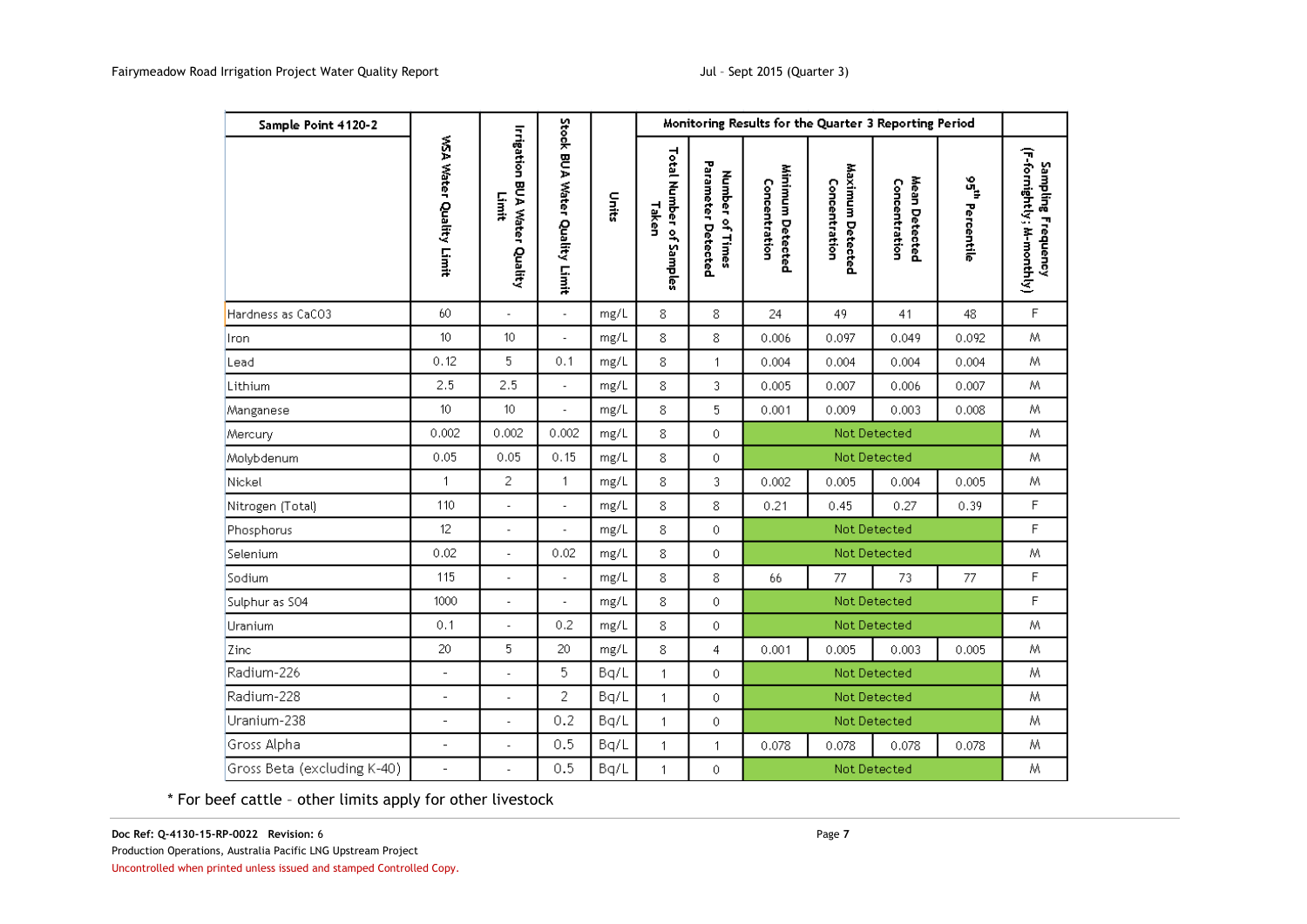| Table 3: | FRIP Water Quality Report for Quarter 3 2015 at Sample Point 4520-2 ex Condabri WTF |  |
|----------|-------------------------------------------------------------------------------------|--|
|----------|-------------------------------------------------------------------------------------|--|

<span id="page-11-0"></span>

| Sample Point 4520-4           |                         |                                          |                               |       |                                  | Monitoring Results for the Quarter 3 Reporting Period |                                   |                                   |                                |                                          |                                                 |
|-------------------------------|-------------------------|------------------------------------------|-------------------------------|-------|----------------------------------|-------------------------------------------------------|-----------------------------------|-----------------------------------|--------------------------------|------------------------------------------|-------------------------------------------------|
|                               | WSA Water Quality Limit | Irrigation<br>BUA Water Quality<br>Limit | Stock BUA Water Quality Limit | Units | Total Number of Samples<br>Taken | Parameter<br>Number of<br>Detected<br>Times           | Minimum Detected<br>Concentration | Maximum Detected<br>Concentration | Mean Detected<br>Concentration | $\mathcal{S}_{\mathbf{p}}$<br>Percentile | (F-fornightly; M-monthly)<br>Sampling Frequency |
| pH                            | $6.0 - 8.5$             | $6.0 - 8.5$                              | $\overline{\phantom{a}}$      |       | 7                                | 7                                                     | 7.1                               | 7.9                               | 7.6                            | 7.9                                      | $\mathsf{F}$                                    |
| Electrical Conductivity       | 1000                    | 950                                      | $\blacksquare$                | µS/cm | 7                                | 7                                                     | 380                               | 440                               | 424                            | 440                                      | F                                               |
| Sodium Absorption Ratio       | 6.                      | 6                                        | $\overline{a}$                |       | 7                                | 7                                                     | 4                                 | 5.                                | 4.7                            | 5.                                       | F                                               |
| <b>Total Dissolved Solids</b> |                         |                                          | 4000*                         | mg/L  | 7                                | $\overline{7}$                                        | 200                               | 220                               | 211                            | 220                                      | F                                               |
| Aluminium                     | 5                       | 20                                       | 5                             | mg/L  | 7.                               | 0                                                     |                                   |                                   | Not Detected                   |                                          | Μ                                               |
| Arsenic                       | 0.5                     | 2                                        | 0.5                           | mg/L  | 7                                | 0                                                     |                                   |                                   | Not Detected                   |                                          | Μ                                               |
| <b>Boron</b>                  | 1                       | $\mathbf{1}$                             | 5                             | mg/L  | 7                                | 7                                                     | 0.18                              | 0.3                               | 0.23                           | 0.29                                     | Μ                                               |
| Cadmium                       | 0.01                    | 0.05                                     | 0.01                          | mg/L  | 7                                | 0                                                     |                                   |                                   | Not Detected                   |                                          | Μ                                               |
| Calcium                       | 1000                    | $\overline{\phantom{a}}$                 | $\overline{a}$                | mg/L  | $\overline{7}$                   | $\overline{7}$                                        | 7                                 | 9.9                               | 8.4                            | 9.6                                      | F                                               |
| Chloride                      | 175                     | $\overline{\phantom{a}}$                 | $\overline{a}$                | mg/L  | 7.                               | 7                                                     | 75                                | 85                                | 81                             | 85                                       | F.                                              |
| Chromium (VI)                 | $\overline{1}$          | $\overline{\phantom{a}}$                 | $\overline{\phantom{a}}$      | mg/L  | 7                                | 0                                                     |                                   |                                   | Not Detected                   |                                          | M                                               |
| Chromium (Total)              | $\blacksquare$          | 1                                        | $\mathbf{1}$                  | mg/L  | 7.                               | 0                                                     | Not Detected                      |                                   |                                | M                                        |                                                 |
| Cobalt                        |                         | 0.1                                      | $\mathbf{1}$                  | mg/L  | 7                                | 0                                                     |                                   |                                   | Not Detected                   |                                          | Μ                                               |
| Copper                        | 0.4                     | 5                                        | $1^{\star}$                   | mg/L  | 7                                | 0                                                     | Not Detected                      |                                   |                                | Μ                                        |                                                 |
| Fluoride                      | 2                       | $\overline{c}$                           | 2                             | mg/L  | 7                                | 7                                                     | 0.096                             | 0.14                              | 0.12                           | 0.14                                     | Μ                                               |